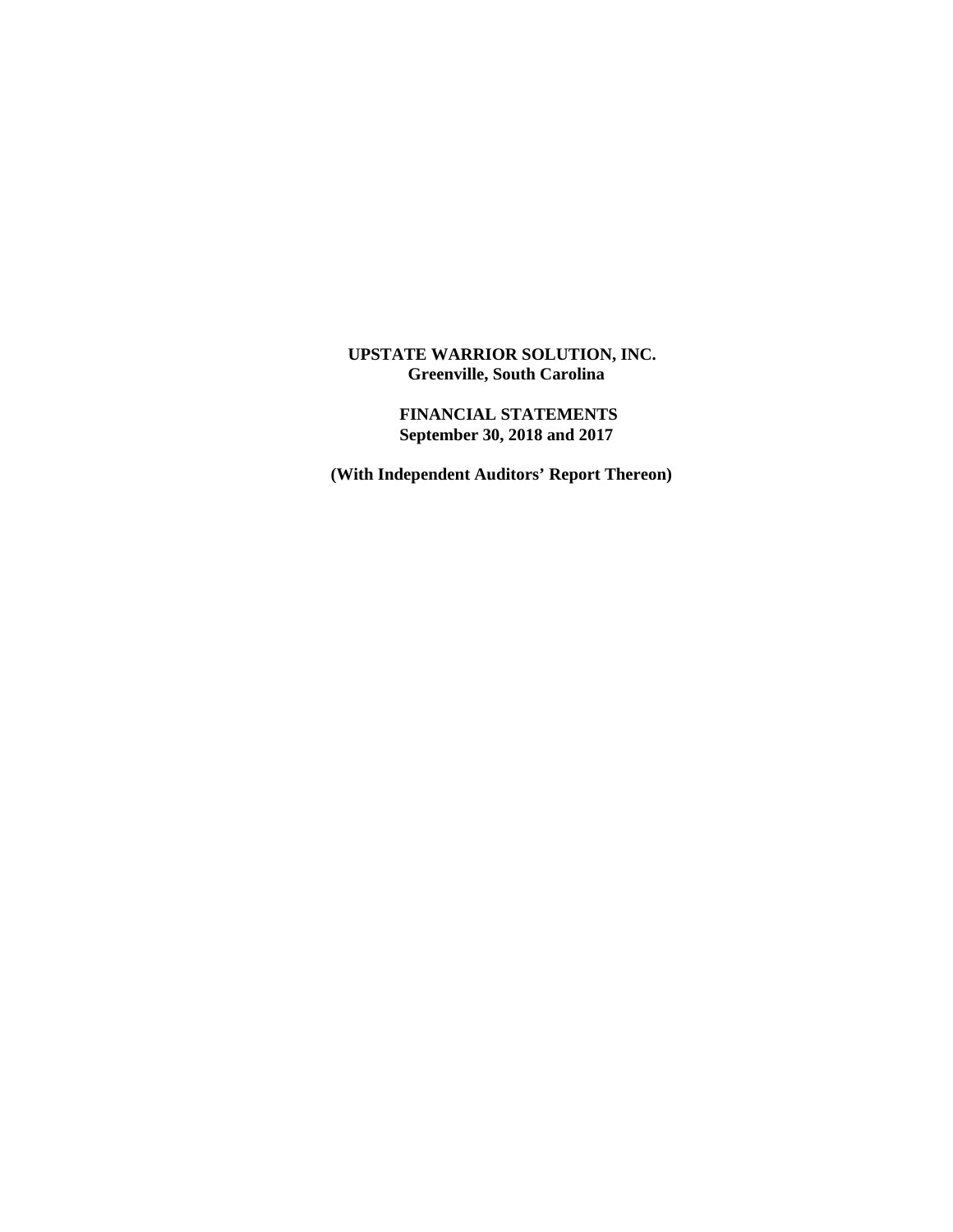# **UPSTATE WARRIOR SOLUTION, INC. GREENVILLE, SOUTH CAROLINA Table of Contents September 30, 2018 and 2017**

|                | Page(s)  |
|----------------|----------|
|                |          |
| <b>Exhibit</b> |          |
| A              |          |
| B              | 3        |
| C              | 4        |
| D              |          |
|                | $6 - 10$ |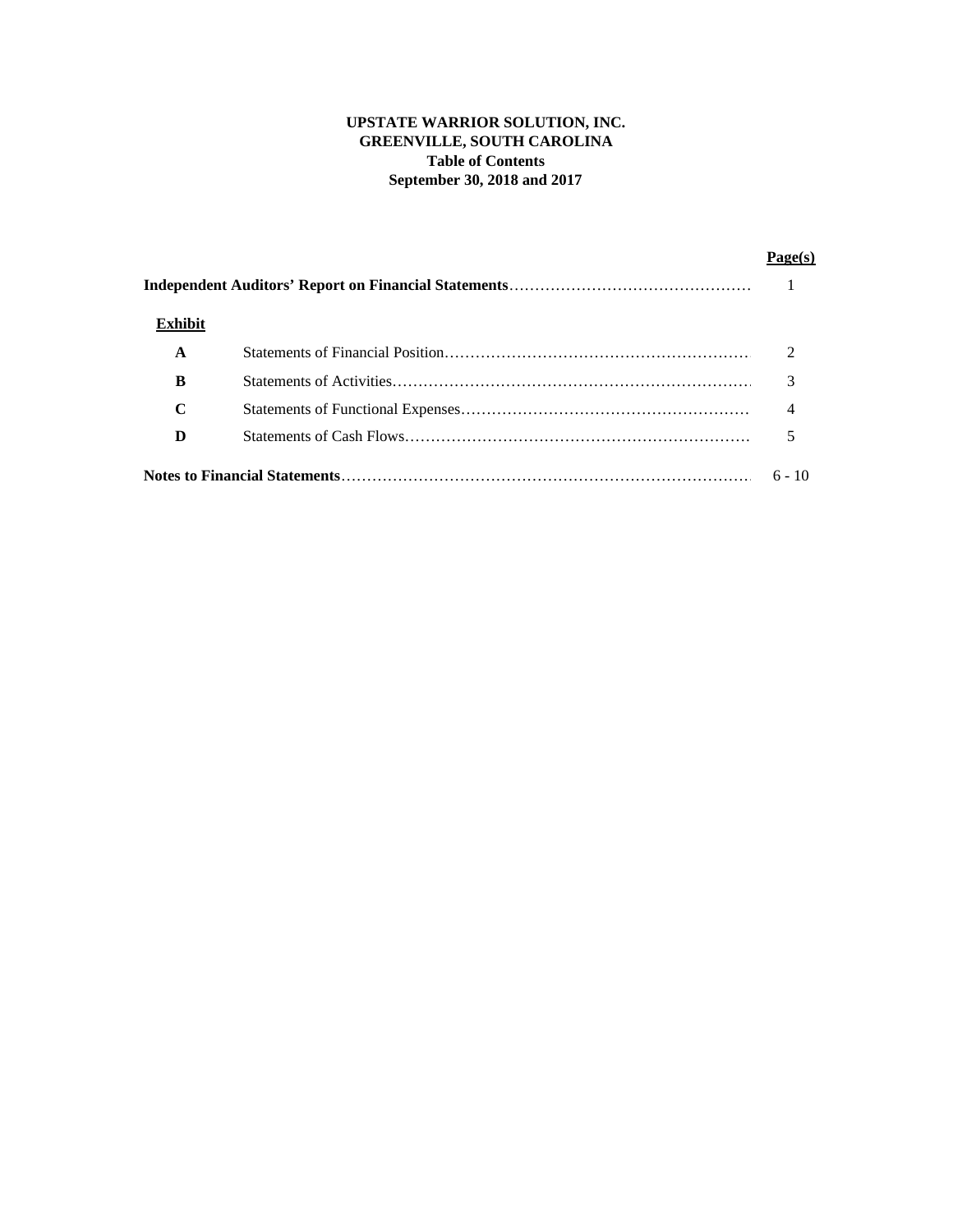

& COMPANY CPAS

# INDEPENDENT AUDITORS' REPORT

Board of Directors Upstate Warrior Solution, Inc.

We have audited the accompanying statement of financial position of Upstate Warrior Solution, Inc. (a nonprofit organization), as of September 30, 2018, and the related statements of activities, functional expenses, and cash flows for the year then ended, and the related notes to the financial statements.

## **Management's Responsibility for the Financial Statements**

Management is responsible for the preparation and fair presentation of these financial statements in accordance with accounting principles generally accepted in the United States of America; this includes the design, implementation, and maintenance of internal control relevant to the preparation and fair presentation of the financial statements that are free from material misstatement, whether due to fraud or error.

## **Auditors' Responsibility**

Our responsibility is to express an opinion on these financial statements based on our audit. We conducted our audit in accordance with auditing standards generally accepted in the United States of America. Those standards require that we plan and perform the audit to obtain reasonable assurance about whether the financial statements are free from material misstatement.

An audit involves performing procedures to obtain audit evidence about the amounts and disclosures in the consolidated financial statements. The procedures selected depend on the auditor's judgment, including the assessment of the risks of material misstatement of the financial statements, whether due to fraud or error. In making those risk assessments, the auditor considers internal control relevant to the entity's preparation and fair presentation of the financial statements in order to design audit procedures that are appropriate in the circumstances, but not for the purpose of expressing an opinion on the effectiveness of the entity's internal control. Accordingly, we express no such opinion. An audit also includes evaluating the appropriateness of accounting policies used and the reasonableness of significant accounting estimates made by management, as well as evaluating the overall presentation of the financial statements.

We believe that the audit evidence we have obtained is sufficient and appropriate to provide a basis for our audit opinion.

# **Opinion**

In our opinion, the financial statements referred to above present fairly, in all material respects, the financial position of Upstate Warrior Solution, Inc. as of September 30, 2018, and the changes in its net assets and its cash flows for the year then ended in conformity with accounting principles generally accepted in the United States of America.

# **Prior Period Financial Statements**

The financial statements of Upstate Warrior Solution, Inc. as of September 30, 2017, were audited by other auditors whose report dated February 15, 2018 expressed an unmodified opinion on those financial statements.

Martin Smith and Company CPAS PA

January 31, 2019

 *Member: American Institute of Certified Public Accountants • South Carolina Association of Certified Public Accountants*  1212 Haywood Road, Bldg. 100 • Greenville, South Carolina 29615 • (864) 232-1040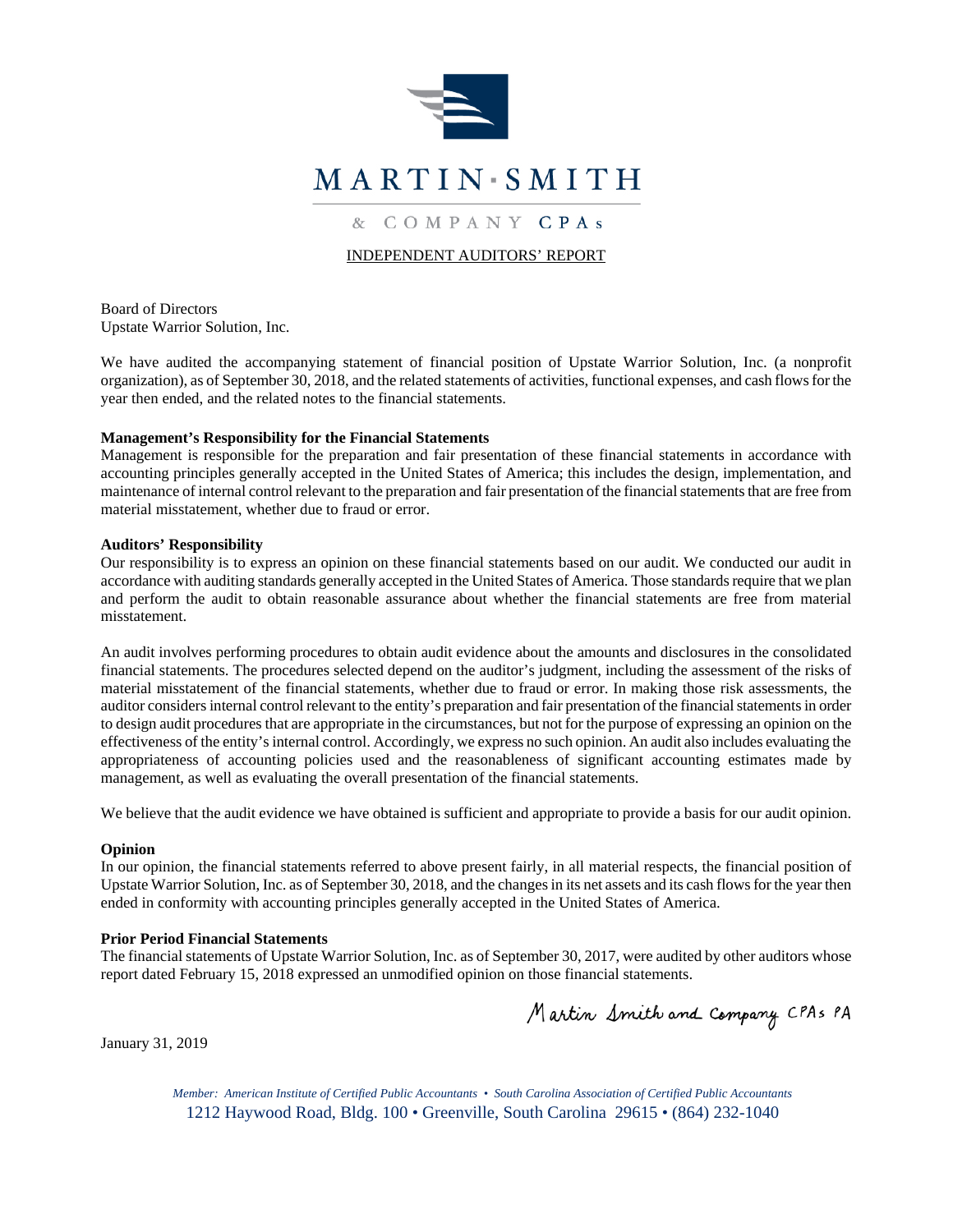# **EXHIBIT A**

# **UPSTATE WARRIOR SOLUTION, INC. STATEMENTS OF FINANCIAL POSITION September 30, 2018 and 2017**

|                                       |                                   | 2018    | 2017          |
|---------------------------------------|-----------------------------------|---------|---------------|
|                                       | <b>ASSETS</b>                     |         |               |
| Cash and cash equivalents             | \$                                | 103,416 | \$<br>138,789 |
| Contributions and other receivables   |                                   | 60,019  | 56,588        |
| Grants receivable                     |                                   | 195,621 | 46,465        |
| Land held for sale                    |                                   | 16,000  |               |
| Property and equipment, net           |                                   | 27,600  | 36,880        |
| <b>Total assets</b>                   | \$                                | 402,656 | \$<br>278,722 |
|                                       | <u>LIABILITIES AND NET ASSETS</u> |         |               |
| Accounts payable and accrued expenses | \$                                | 29,957  | \$<br>72,348  |
| Other liabilities                     |                                   | 100     |               |
| <b>Total liabilities</b>              |                                   | 30,057  | 72,348        |
| Net assets:                           |                                   |         |               |
| Unrestricted                          |                                   | 263,110 | 134,958       |
| Temporarily restricted                |                                   | 109,489 | 71,416        |
| Total net assets                      |                                   | 372,599 | 206,374       |
| Total liabilities and net assets      | S                                 | 402,656 | \$<br>278,722 |

See accompanying notes to financial statements.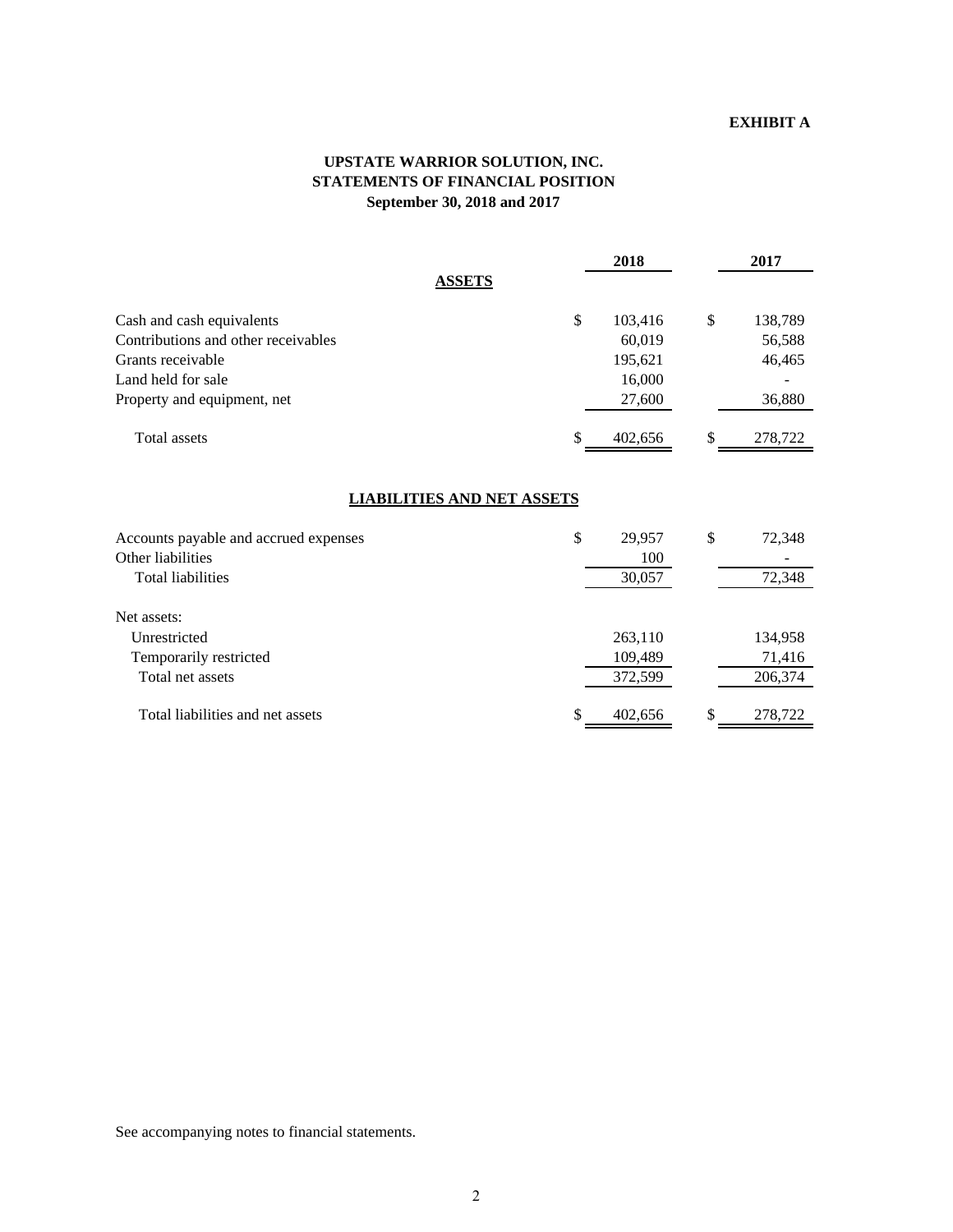# **UPSTATE WARRIOR SOLUTION, INC. STATEMENTS OF ACTIVITIESFor the Years Ended September 30, 2018 and 2017**

|                                       | 2018 |                     |              | 2017                                    |               |              |                     |              |                                         |    |              |
|---------------------------------------|------|---------------------|--------------|-----------------------------------------|---------------|--------------|---------------------|--------------|-----------------------------------------|----|--------------|
|                                       |      | <b>Unrestricted</b> |              | <b>Temporarily</b><br><b>Restricted</b> |               | <b>Total</b> | <b>Unrestricted</b> |              | <b>Temporarily</b><br><b>Restricted</b> |    | <b>Total</b> |
| Revenue and support:                  |      |                     |              |                                         |               |              |                     |              |                                         |    |              |
| Corporate donations                   | \$   | 99,256              | $\mathbb{S}$ | 60,525                                  | <sup>\$</sup> | 159,781      | \$<br>90,556        | $\mathbb{S}$ |                                         | \$ | 90,556       |
| <b>Individual donations</b>           |      | 186,751             |              | 28,254                                  |               | 215,005      | 203,477             |              |                                         |    | 203,477      |
| Grants                                |      | 440,868             |              | 227,600                                 |               | 668,468      | 406.947             |              | 155,000                                 |    | 561,947      |
| Fundraising event income              |      | 239,241             |              |                                         |               | 239,241      | 205,233             |              |                                         |    | 205,233      |
| Donated services, material and space  |      | 52,793              |              |                                         |               | 52,793       | 38,988              |              |                                         |    | 38,988       |
| Sublease income                       |      | 24,818              |              |                                         |               | 24,818       | 27,969              |              |                                         |    | 27,969       |
| Other net investment income           |      | 39                  |              |                                         |               | 39           | 64                  |              |                                         |    | 64           |
| Net assets released from restrictions |      | 278,306             |              | (278, 306)                              |               |              | 155,666             |              | (155,666)                               |    |              |
| Total revenue and support             |      | 1,322,072           |              | 38,073                                  |               | 1,360,145    | 1,128,900           |              | (666)                                   |    | 1,128,234    |
| Other costs and expenses:             |      |                     |              |                                         |               |              |                     |              |                                         |    |              |
| Program services                      |      | 1,016,028           |              |                                         |               | 1,016,028    | 955,423             |              |                                         |    | 955,423      |
| Supporting services:                  |      |                     |              |                                         |               |              |                     |              |                                         |    |              |
| Management and general                |      | 105,394             |              |                                         |               | 105,394      | 101,962             |              |                                         |    | 101,962      |
| Fundraising                           |      | 72,498              |              |                                         |               | 72,498       | 80,871              |              |                                         |    | 80,871       |
| Total other costs and expenses        |      | 1,193,920           |              |                                         |               | 1,193,920    | 1,138,256           |              |                                         |    | 1,138,256    |
| Changes in net assets                 |      | 128,152             |              | 38,073                                  |               | 166,225      | (9,356)             |              | (666)                                   |    | (10,022)     |
| Net assets at beginning of year       |      | 134,958             |              | 71,416                                  |               | 206,374      | 144,314             |              | 72,082                                  |    | 216,396      |
| Net assets at end of year             | \$   | 263,110             | \$.          | 109,489                                 |               | 372,599      | 134,958             | S            | 71,416                                  |    | 206,374      |

See accompanying notes to financial statements.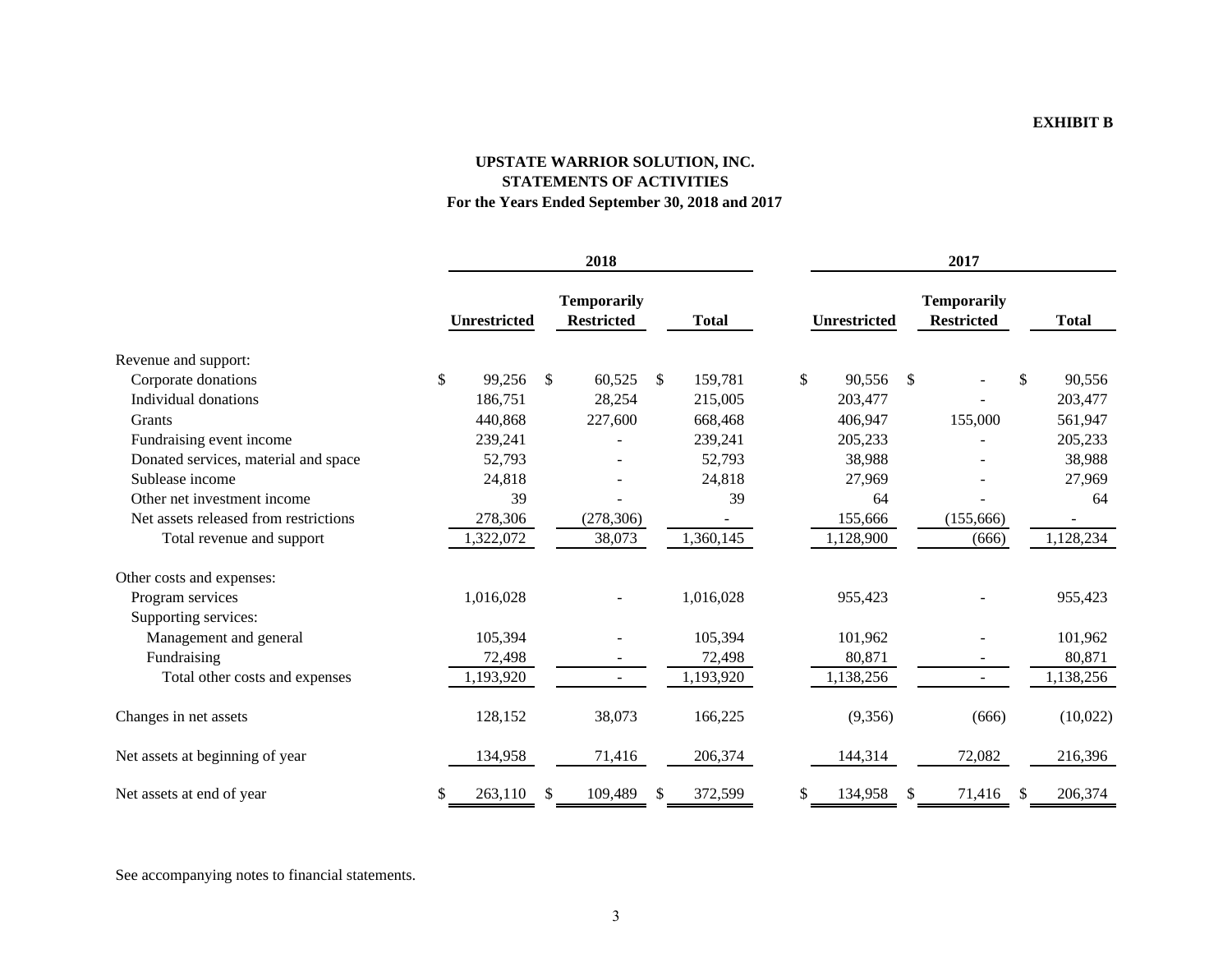# **UPSTATE WARRIOR SOLUTION, INC. STATEMENTS OF FUNCTIONAL EXPENSES For the Years Ended September 30, 2018 and 2017**

|                                        | 2018                       |                                  |                         |              | 2017                       |                                  |                    |              |  |  |  |
|----------------------------------------|----------------------------|----------------------------------|-------------------------|--------------|----------------------------|----------------------------------|--------------------|--------------|--|--|--|
|                                        |                            | <b>Support Services</b>          |                         |              |                            | <b>Support Services</b>          |                    |              |  |  |  |
|                                        | Program<br><b>Services</b> | <b>Management</b><br>and General | <b>Fundraising</b>      | <b>Total</b> | Program<br><b>Services</b> | <b>Management</b><br>and General | <b>Fundraising</b> | <b>Total</b> |  |  |  |
| Payroll and benefits<br>S              | 639,008 \$                 | 42,367 \$                        | 40,252 \$               | 721,627 \$   | 643,318 \$                 | 44,880 \$                        | 33,968 \$          | 722,166      |  |  |  |
| Fellowship stipends and contract labor | 117,810                    |                                  |                         | 117,810      | 98,310                     |                                  |                    | 98,310       |  |  |  |
| Quality of life                        | 8,957                      |                                  |                         | 8,957        | 6,852                      |                                  |                    | 6,852        |  |  |  |
| Employment program                     |                            |                                  |                         |              | 5,803                      |                                  |                    | 5,803        |  |  |  |
| Outdoor program                        | 1,716                      |                                  |                         | 1,716        |                            |                                  |                    |              |  |  |  |
| Healthcare and benefits program        | 730                        |                                  |                         | 730          | $\blacksquare$             |                                  |                    |              |  |  |  |
| Housing program                        | 3,000                      |                                  |                         | 3,000        | 1,050                      |                                  |                    | 1,050        |  |  |  |
| Education program                      | 1,615                      |                                  |                         | 1,615        | 7,542                      |                                  |                    | 7,542        |  |  |  |
| Training program                       | 12,513                     |                                  |                         | 12,513       | 7,676                      |                                  |                    | 7,676        |  |  |  |
| Outreach/mentor program                | 11,521                     |                                  |                         | 11,521       | 14,007                     |                                  |                    | 14,007       |  |  |  |
| Family outreach program                | 817                        |                                  |                         | 817          | 1,236                      |                                  |                    | 1,236        |  |  |  |
| Community engagement program           | 11,361                     |                                  |                         | 11,361       |                            |                                  |                    |              |  |  |  |
| Old Hickory program                    | 43,529                     |                                  |                         | 43,529       |                            |                                  |                    |              |  |  |  |
| NVI program                            | 124                        |                                  |                         | 124          |                            |                                  |                    |              |  |  |  |
| <b>Operation Dragonfly program</b>     | 500                        |                                  |                         | 500          |                            |                                  |                    |              |  |  |  |
| Fundraising expense                    |                            |                                  | 13,563                  | 13,563       |                            |                                  | 32,447             | 32,447       |  |  |  |
| Advertising and promotion              | 8,557                      | 533                              | 1,600                   | 10,690       | 20,608                     | 1,284                            | 3,853              | 25,745       |  |  |  |
| Office expense                         | 39,998                     | 15,412                           | 3,355                   | 58,765       | 31,628                     | 12,187                           | 2,653              | 46,468       |  |  |  |
| Computer and internet expense          | 13,248                     | 2,087                            | 380                     | 15,715       | 17,309                     | 2,727                            | 497                | 20,533       |  |  |  |
| Travel, meals, and entertainment       | 16,066                     | 2,428                            |                         | 18,494       | 12,199                     | 1,844                            |                    | 14,043       |  |  |  |
| Event and hosting                      |                            | $\blacksquare$                   | 13,348                  | 13,348       | $\blacksquare$             | $\blacksquare$                   | 7,453              | 7,453        |  |  |  |
| Program supplies                       |                            |                                  |                         |              | 11,781                     |                                  |                    | 11,781       |  |  |  |
| Professional fees                      | 3,248                      | 36,164                           |                         | 39,412       | 3,000                      | 33,397                           |                    | 36,397       |  |  |  |
| Rent expense                           | 72,430                     | 6,403                            |                         | 78,833       | 63,824                     | 5,643                            |                    | 69,467       |  |  |  |
| Depreciation expense                   | 9,280                      |                                  |                         | 9,280        | 9,280                      |                                  |                    | 9,280        |  |  |  |
| \$                                     | $1,016,028$ \$             | 105,394<br>- \$                  | 72,498<br>$\mathcal{S}$ | 1,193,920 \$ | 955,423 \$                 | 101,962 \$                       | 80,871 \$          | 1,138,256    |  |  |  |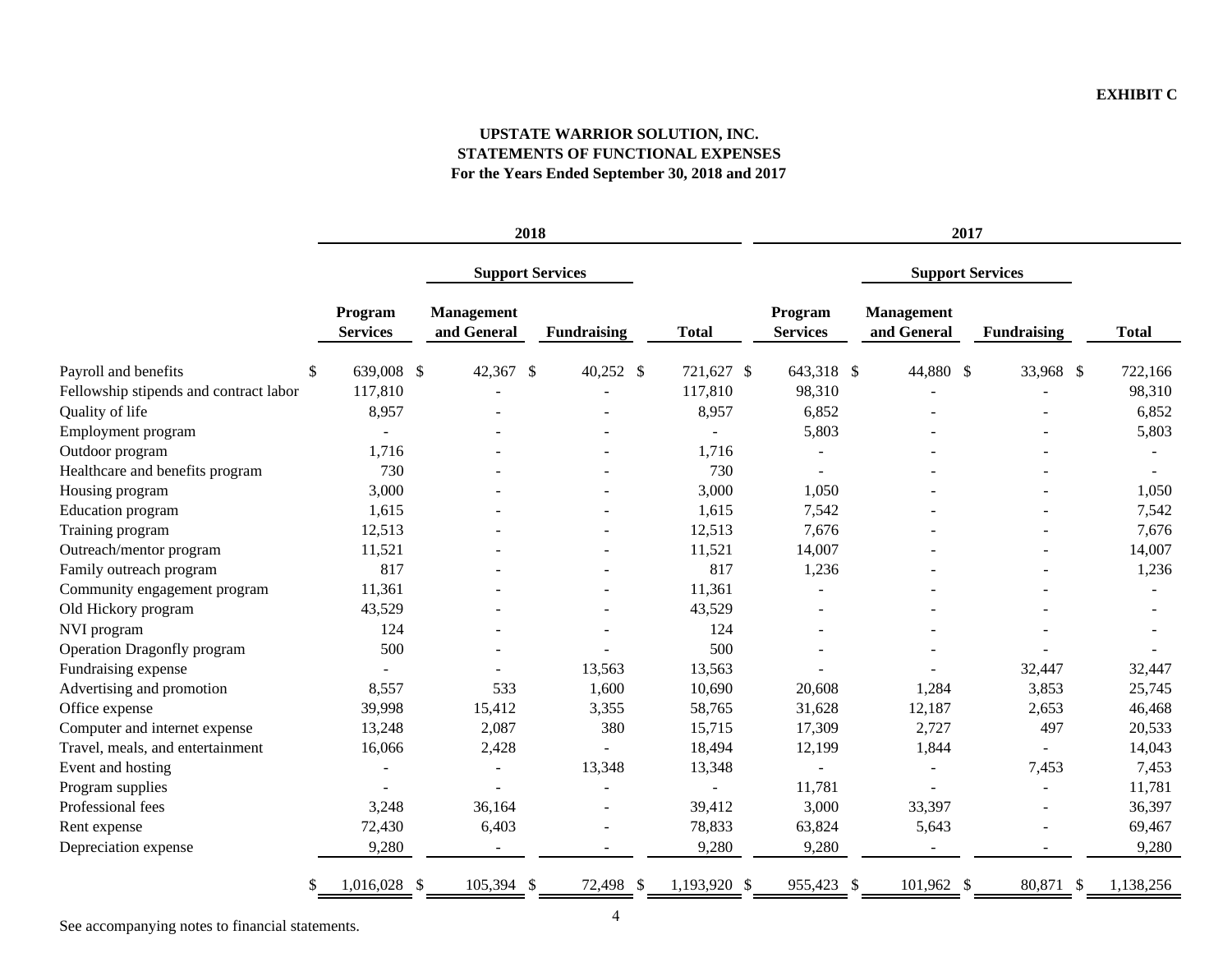# **UPSTATE WARRIOR SOLUTION, INC. STATEMENTS OF CASH FLOWS For the Years Ended September 30, 2018 and 2017**

|                                                           | 2018          |    | 2017       |
|-----------------------------------------------------------|---------------|----|------------|
| Cash flows from operating activities:                     |               |    |            |
| Increase (decrease) in net assets                         | \$<br>166,225 | \$ | (10,022)   |
| Adjustments to reconcile change in net assets to net cash |               |    |            |
| used in operating activities:                             |               |    |            |
| Depreciation                                              | 9,280         |    | 9,280      |
| Non-cash donations                                        | (16,000)      |    |            |
| (Increase) decrease in assets:                            |               |    |            |
| Contributions and other receivables                       | (3,431)       |    | (48, 253)  |
| Grants receivables                                        | (149, 156)    |    | (45,730)   |
| Increase (decrease) in liabilities:                       |               |    |            |
| Accounts payable and accrued expenses                     | (42,391)      |    | 361        |
| Other liabilities                                         | 100           |    |            |
| Deferred revenue                                          |               |    | (1,698)    |
| Net cash used in operating activities                     | (35,373)      |    | (96,062)   |
| Cash flows from investing activities:                     |               |    |            |
| Purchases of property and equipment                       |               |    | (17,500)   |
| Net cash used in investing activities                     |               |    | (17,500)   |
| Net decrease in cash and cash equivalents                 | (35,373)      |    | (113, 562) |
| Cash and cash equivalents at beginning of year            | 138,789       |    | 252,351    |
| Cash and cash equivalents at end of year                  | \$<br>103,416 | S  | 138,789    |

See accompanying notes to consolidated financial statements.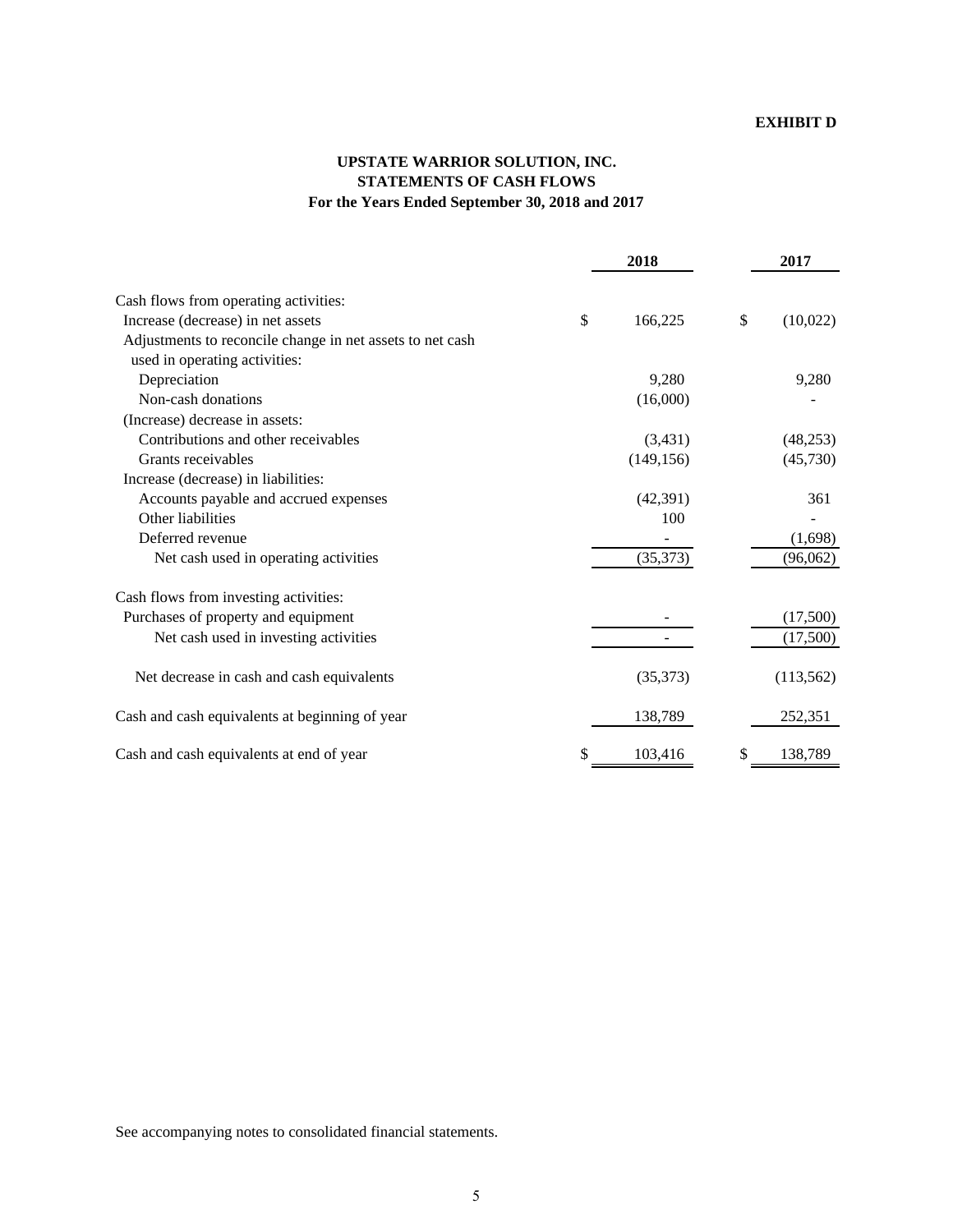## **1) SUMMARY OF SIGNIFICANT ACCOUNTING POLICIES**

### **a) Nature of Organization**

Upstate Warrior Solution, Inc. ("the Organization") is incorporated under the laws of the state of South Carolina as a not-for-profit organization and has been authorized to transact business as a not-for-profit organization within the state of South Carolina. The Organization is established to connect warriors and their families to the resources they need, and to guide them through the process of developing realistic solutions for a variety of areas in their lives. A warrior is any service member who is currently serving or has served, regardless of military branch, nature of discharge, current status, or troubling past. The Organization's primary program services are warrior outreach, healthcare, education and training, housing, and employment.

## **b) Basis of Accounting**

The financial statements of the Organization have been prepared on the accrual method of accounting in accordance with accounting principles generally accepted in the United States of America.

#### **c) Financial Statement Presentation**

These financial statements have been prepared to focus on the Organization as a whole and to present transactions according to the existence or absence of donor-imposed restrictions in conformity with recommendations of the Financial Accounting Standards Board ("FASB") in the *Accounting Standards Codification* ("ASC"). This guidance requires that unconditional promises to give be recorded as receivables and revenues and requires the Organization to distinguish between contributions received for each net asset category in accordance with donor-imposed restrictions. It establishes standards for external financial reporting by not-for-profit organizations and requires that resources be classified for accounting and reporting purposes into three net asset categories based on the existence or absence of donor-imposed restrictions. Accordingly, net assets of the Organization and changes therein are classified and reported as follows:

**Unrestricted net assets** – Net assets that are not subject to donor-imposed stipulations.

 **Temporarily restricted net assets** – Net assets subject to donor-imposed stipulations that may or will be met, either by actions of the Organization and/or the passage of time. If a restriction expires, temporarily restricted net assets are reclassified to unrestricted net assets and reported in the Statements of Activities as net assets released from restrictions.

 **Permanently restricted net assets** – Net assets subject to donor-imposed stipulations that they be maintained permanently by the Organization. Generally, the donors of these assets permit the Organization to use all or part of the income earned on any related investments for general or specific purposes. The Organization had no permanently restricted net assets at September 30, 2018 and 2017.

## **d) Contributions and Revenue**

The Organization records contributions received as unrestricted, temporarily restricted, or permanently restricted support depending on the existence and/or nature of any donor restrictions. Restricted net assets are reclassified to unrestricted net assets upon satisfaction of the time or purpose of restrictions.

 Contributions are recognized when received. Contributions which are restricted by the donor are reported as increases in unrestricted net assets if the restrictions expire in the fiscal year in which the contributions are recognized. All other donor-restricted contributions are reported as increases in temporarily or permanently restricted net assets depending on the nature of the restrictions and are reclassified to unrestricted net assets and reported in the Statements of Activities as restricted contributions expended as the restrictions expire.

 Noncash contributions are recorded as support at their estimated fair value at the date they are placed into service or are sold. Such donations are reported as unrestricted support unless the donor has restricted the donated asset to a specific purpose. Gifts of long-lived assets with explicit restrictions that specify how the assets are to be used are reported as restricted support.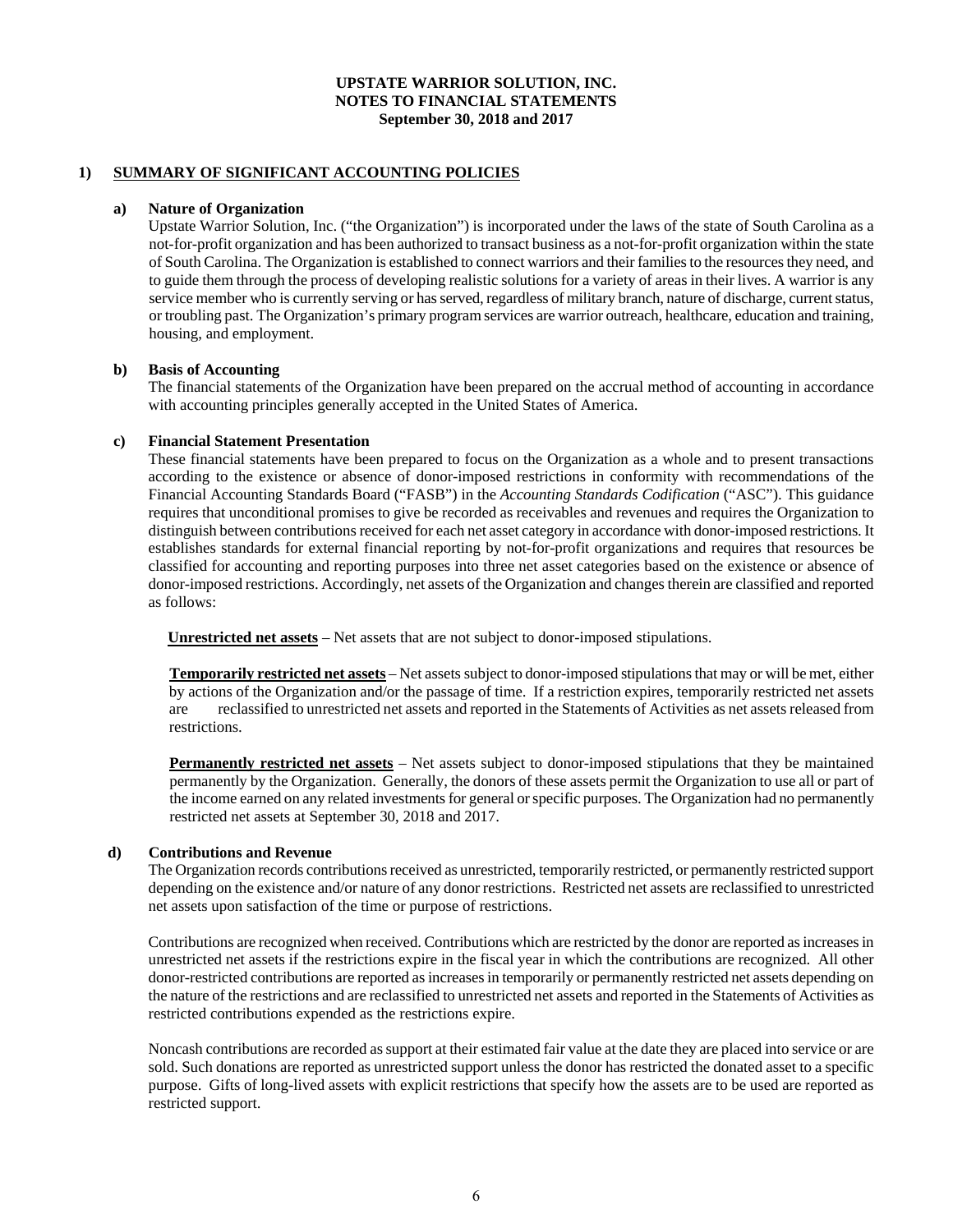## **1) SUMMARY OF SIGNIFICANT ACCOUNTING POLICIES, Continued**

#### **e) Cash and Cash Equivalents**

Cash and cash equivalents consist of cash on hand, cash balances in depository institutions, and money market balances.

### **f) Contributions and Other Receivables and Grants Receivable**

 Receivables are expected to be collected within one year. Management evaluates receivables and records an allowance for uncollectible receivables based upon an estimate of losses to be sustained. Uncollectible amounts are charged against the allowance account when management determined the possibility of collection is remote. There was no allowance for uncollectible contributions or grants receivable at September 30, 2018 and 2017.

#### **g) Land Held for Sale**

From time to time, the Organization may receive gifts of property. In accordance with donor intent, the Organization has offered the land for sale.

#### **h) Property and Equipment**

Leasehold improvements, furniture, and equipment with values over \$1,000 are capitalized, with purchases being recorded at cost and donations being recorded as contributions at their estimated fair market value. Leasehold improvements are depreciated using the straight-line method over the shorter of the remaining lease term or their estimated useful lives. Furniture and equipment are depreciated using the straight-line method over their estimated useful lives (three to five years).

#### **i) Donated Services and Goods**

A number of unpaid volunteers have made significant contributions of their time to the Organization. Donated services are recognized as contributions if the services (a) create or enhance nonfinancial assets or (b) require specialized skills, are performed by people with those skills, and would otherwise be purchased by the Organization. Volunteers also provided services throughout the year that are not recognized as contributions in the financial statements since the recognition criteria was not met.

 Donations of goods and equipment are recorded as contributions at their estimated fair value at the date of donation. Such donations are reported as increases in unrestricted net assets unless the donor has restricted the donated asset to a specific purpose. Assets donated with explicit restrictions regarding their use and contributions of cash that must be used to acquire property and equipment are reported as restricted contributions. Absent donor stipulations regarding how long those donated assets must be maintained, the Organization reports expirations of donor restrictions when the donated or acquired assets are placed in service as instructed by the donor. The Organization reclassifies temporarily restricted net assets to unrestricted net assets at that time.

## **j) Income Taxes**

The Organization is exempt from Federal and State income taxes as an organization described in Section 501(c)(3) of the Internal Revenue Code. The Organization has adopted the provisions of the *Accounting for Uncertainty in Income Taxes* topic of FASB ASC. This guidance addresses the accounting uncertainty in income taxes recognized in an organization's financial statements and prescribes a threshold of more-likely-than-not for recognition and derecognition of tax positions taken or expected to be taken in a tax return. It also provides related guidance on measurement classification, interest and penalties, and disclosure. The Organization has determined that it has no uncertain tax positions requiring accrual and disclosure.

## **k) Use of Estimates**

The preparation of financial statements in conformity with generally accepted accounting principles requires management to make estimates and assumptions that affect certain reported amounts and disclosures. Accordingly, actual results could differ from those estimates.

## **l) Functional Allocation of Expenses**

 The costs of providing the various programs and activities have been summarized on a functional basis in the Statements of Activities. Accordingly, certain costs have been allocated among the programs and supporting services benefited.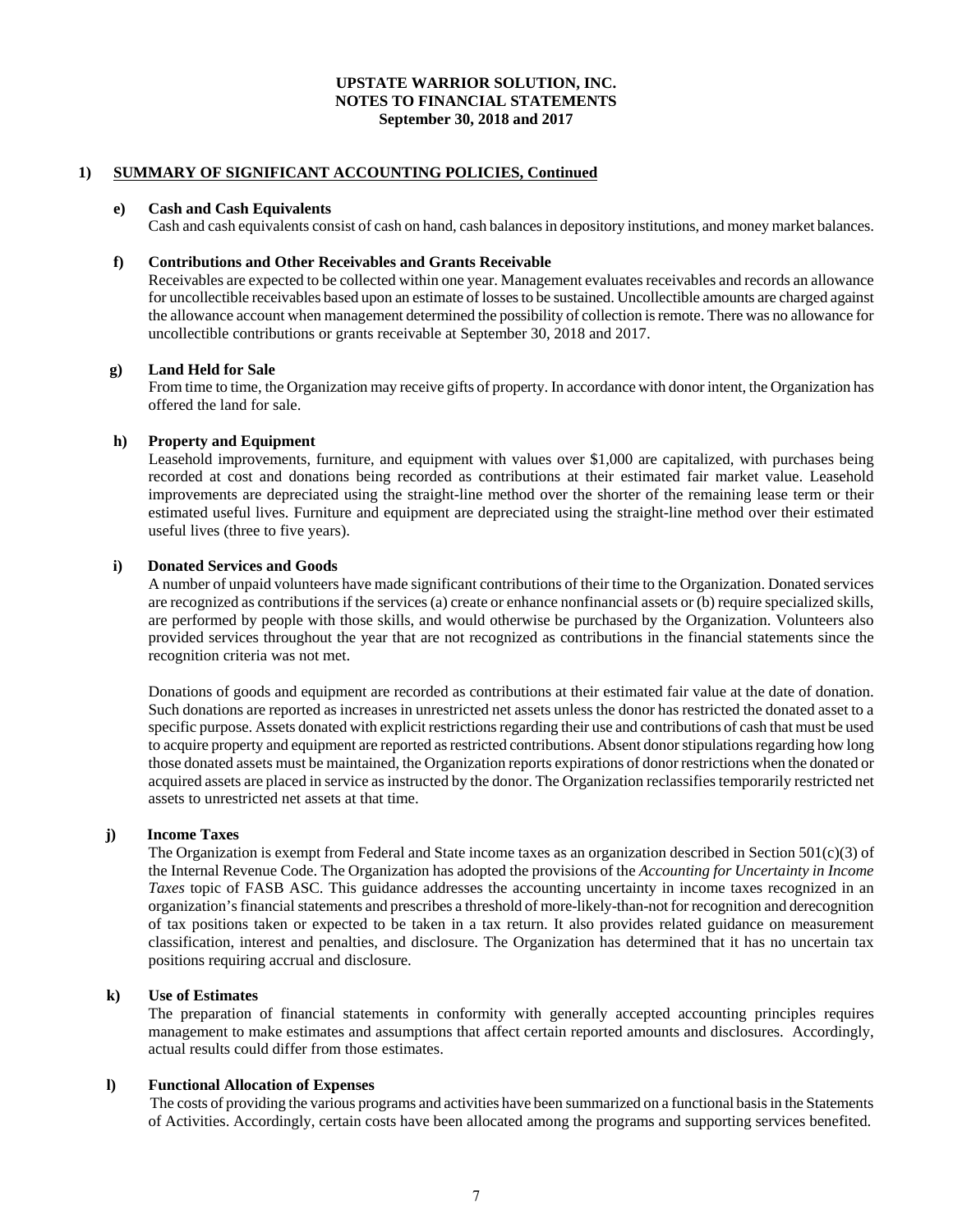# **2) PROPERTY AND EQUIPMENT**

Property and equipment at September 30, 2018 and 2017 are summarized as follows:

|                                 | 2018                         | 2017      |
|---------------------------------|------------------------------|-----------|
| Leasehold improvements          | \$<br>4.854<br><sup>\$</sup> | 4,854     |
| Furniture                       | 39,377                       | 39,377    |
| Equipment                       | 7,022                        | 7,022     |
| Programming content development | 17,500                       | 17,500    |
|                                 | 68,753                       | 68,753    |
| Less accumulated depreciation   | (41, 153)                    | (31, 873) |
|                                 |                              |           |
|                                 | \$<br>-S<br>27,600           | 36,880    |

Depreciation expense for the years ended September 30, 2018 and 2017 was \$9,280 and \$9,280, respectively.

# **3) NET ASSET DESIGNATIONS AND RESTRICTIONS**

Substantially all of the restrictions on the net assets at September 30, 2018 and 2017 were related to funds raised for ongoing efforts to help prepare the Organization for future needs and service to the community.

Temporarily restricted net assets are available for the following purposes at September 30, 2018 and 2017:

|                                                 | 2018          |      | 2017   |
|-------------------------------------------------|---------------|------|--------|
| <b>Support and Caseworkers</b>                  | \$<br>11,962  | - \$ | 32,050 |
| <b>Wellness in Pickens</b>                      | 19,444        |      | 15,063 |
| Financial Stability in Anderson                 | 10,276        |      | 5,271  |
| <b>Operation Dragonfly Program</b>              | 39,850        |      |        |
| Old Hickory Program                             | 2,900         |      |        |
| <b>NVI Program</b>                              | 1,877         |      |        |
| <b>Employment Program</b>                       | 7,500         |      |        |
| Fellowship Program                              | 5,680         |      |        |
| Fellowship Program                              | 10,000        |      |        |
| Financial Stability and Education in Greenville |               |      | 12,109 |
| Spartanburg Veteran Court                       |               |      | 6,923  |
|                                                 | \$<br>109.489 | S    | 71,416 |

 Net assets are released from restrictions by incurring expenses satisfying the restricted purposes, by the occurrence of other events specified by donors, or by being released from restrictions by the donors. Temporarily restricted net assets of \$278,306 and \$155,666 were released from restrictions for the years ended September 30, 2018 and 2017, respectively.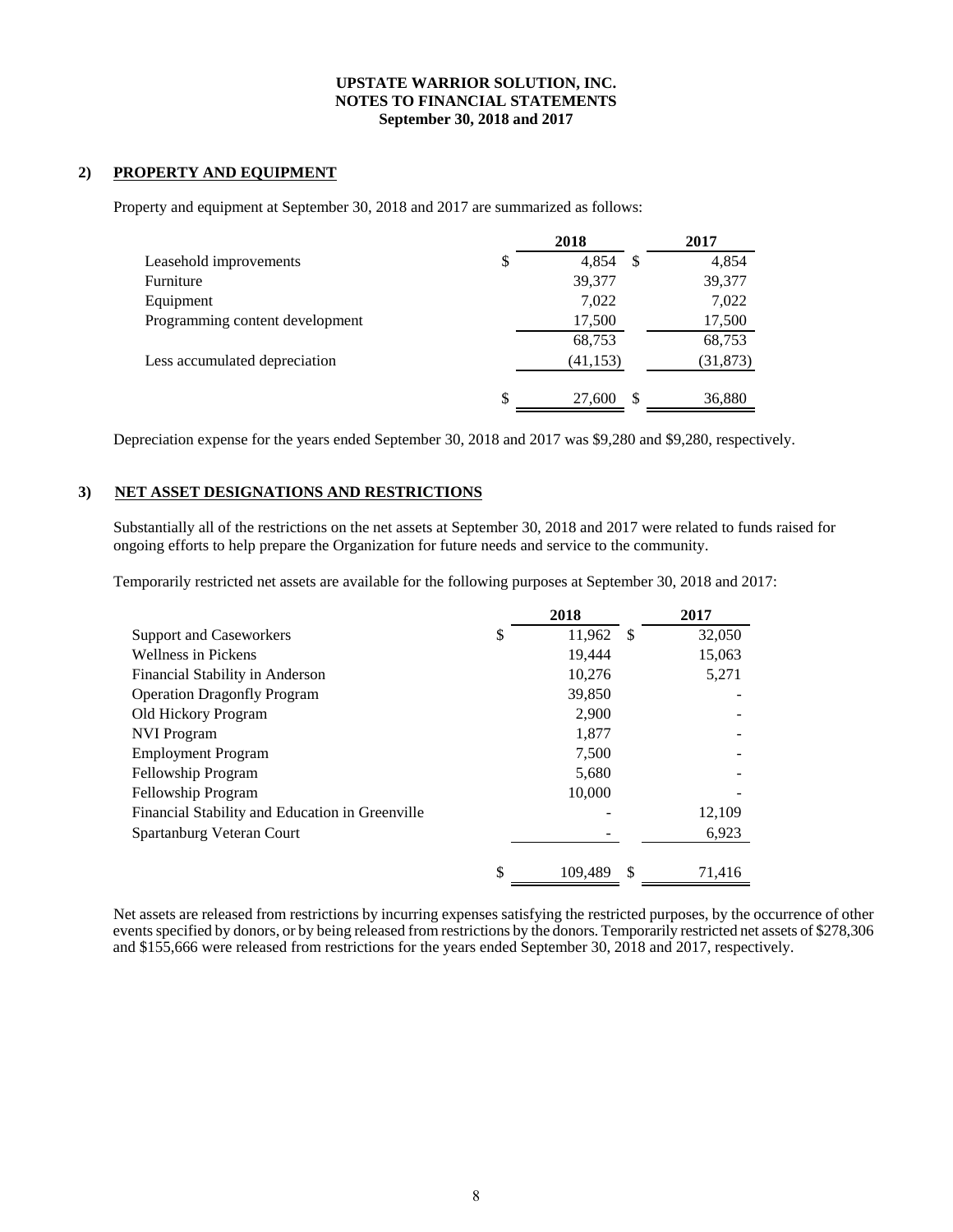## **4) DONATED SERVICES, MATERIAL AND LEASED SPACE, Continued**

During the years ended September 30, 2018 and 2017, the Organization recorded \$52,793 and \$38,988, respectively, in donated services, material and space.

During the year ended September 30, 2018, the Organization received \$10,328 in donated goods and services related to fundraising activities and \$6,575 in donated goods and services to support programs of the Organization. As detailed below, the Organization also received below market rents.

During the year ended September 30, 2017, the Organization received \$16,338 in donated goods and services related to fundraising activities and \$3,300 in donated goods and services to support programs of the Organization. As detailed below, the Organization also received below market rents.

The Organization leases office space in Greenville under an operating lease through August 2020. The lease began in September 2015 and has a term of 60 months at a rate of \$3,083 for the first 24 months and \$3,392 for the last 36 months. The estimated fair market rental rate for the office space under this lease was \$4,317 per month in the years ended September 30, 2018 and 2017, respectively.

The Organization leased a field office in Spartanburg on a month-to-month basis for no cost through January 2018. In February 2018, the Organization began leasing a field office in Spartanburg for a term of twelve months at a rate of \$750 per month. The estimated fair market rental for the office space under this lease was \$1,500 per month in the year ended September 30, 2018.

The Organization leased a field office in Clemson through August 2018 at a rate of \$1,000 per month, which is the estimated fair market rental rate. In September 2018, the Organization began leasing a field office in Clemson for a term of twelve months at a rate of \$1,500 per month. The estimated fair market rental for the office space under this lease was \$1,600 per month in the year ended September 30, 2018.

The difference between the estimated fair market rental rates and the actual rates paid under the above leases is included in donated services, material and space and totaled \$35,890 and \$19,350 in the years ended September 30, 2018 and 2017, respectively.

The Organization subleases space in its Greenville office to tenants under separate lease agreements with each and recorded \$24,818 and \$27,969 in sublease rental income during the years ended September 30, 2018 and 2017, respectively. Under the terms of the subleases, the tenants are required to pay annual rents totaling \$28,070 in the first year plus a 2% rent escalator in subsequent years. The lease terms, including renewal options, generally extend until September 1, 2020, which is when the Organization's lease term for the Greenville office space expires.

# **5) CONCENTRATIONS**

 During the years ended September 30, 2018 and 2017, the Organization received grant revenue of \$187,500 and \$250,000, respectively, from America's Warrior Partnership. No other donors contributed a significant portion of the Organization's total revenues for the years ended September 30, 2018 and 2017.